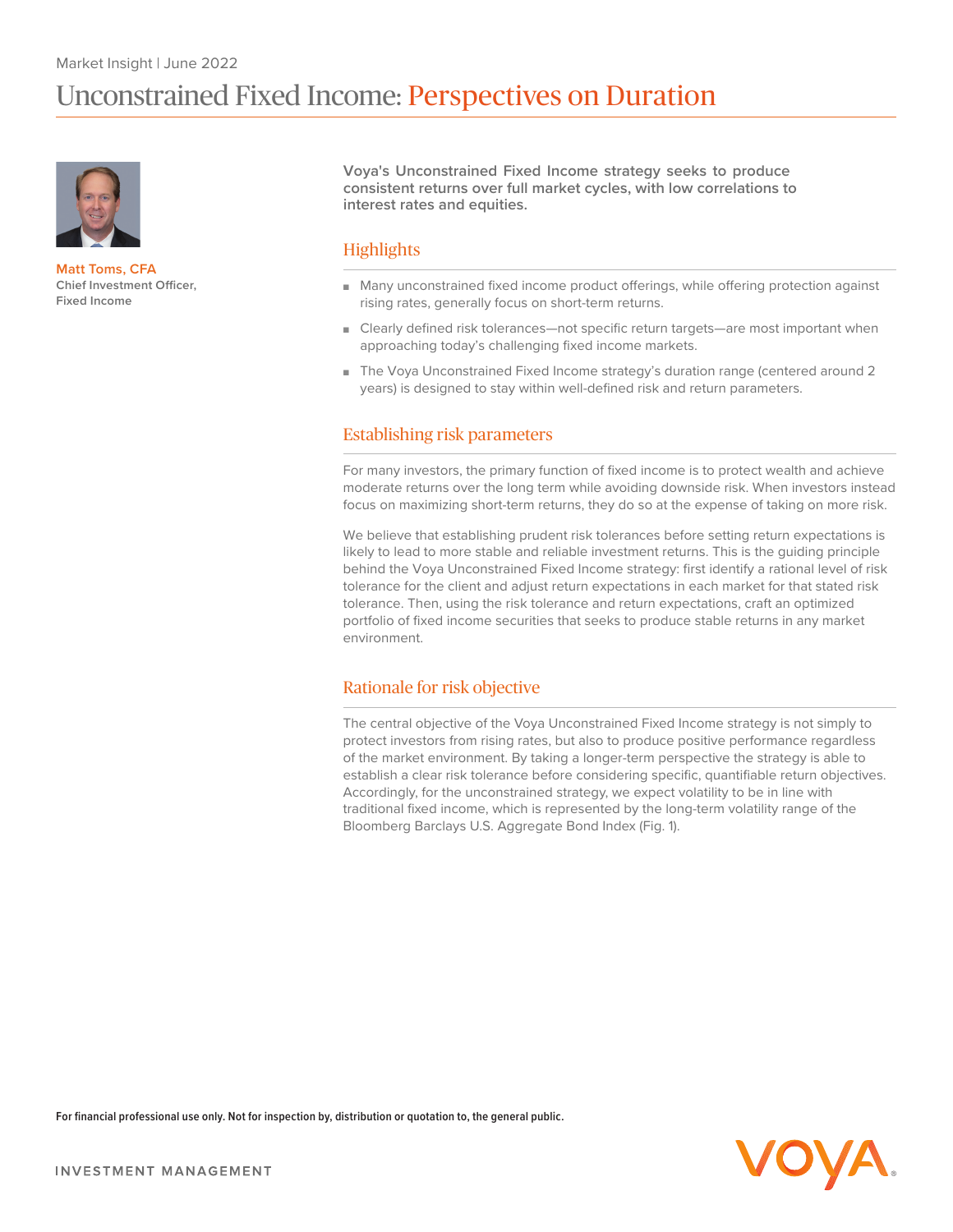**Figure 1: The risk objective of Voya Unconstrained Fixed Income derives from market-based measures of volatility**

Rolling 1-year Bloomberg U.S. Aggregate Bond Index standard deviation



Source: Bloomberg. As of 04/30/22.

Even with the added flexibility afforded by such an approach, we believe an unconstrained strategy still should behave like a fixed income investment and should exhibit a risk profile consistent with traditional fixed income assets. Using risk tolerance as our primary guide, we focus on producing more reliable returns while attempting to minimize downside risk (target excess return 300–400 basis points (bp)).

We intend for the unconstrained strategy to offset volatile equity markets in a fashion similar to traditional fixed income strategies, as well as to produce consistent returns over a full market cycle. In addition, the flexibility of the strategy and its tightly managed risk profile are intended to provide investors with a more stable return experience than traditional fixed income products, i.e., enhanced downside risk protection and limited volatility.

### Rationale for duration range

With the rationale for the risk objective now established, we can move to the strategy's central tendency for duration, which is set at 2 years. This is based on long-term data that demonstrate clear, recognized diversification benefits associated with mixing duration risk and credit risk. Fig. 2 shows a generally negative correlation over the last 15 years between Treasury securities, a gauge of duration risk; and corporate bond spreads, a gauge of credit risk.

### **Figure 2: The negative correlation between credit and duration risk offers a potential diversification benefit**

Rolling 3M correlation of U.S. 5Y Treasury and corporate spreads



Source: Bloomberg. As of 04/30/22.

Assuming the correlation of Fig. 2 holds true in the future, you can then plot the projected volatility of a hypothetical portfolio as duration changes. The starred point on the orange "historical volatility" line of Fig. 3 shows that a portfolio of investment-grade and below-investment-grade fixed income securities ("diversified portfolio") exhibits its minimum volatility at a duration of about 2 years, which is why this point represents the strategy's duration central tendency. Keeping credit risk constant, overall portfolio risk increases as duration rises or falls from this point. We believe 2 years represents an optimal balance of risk and reward over the long term.

While a duration of 2 years is the long-term central tendency, given the unconstrained nature of the strategy, we can still adjust duration above and below this point in the short term. However, we limit the portfolio's range of duration to -2 to 6 years, which we have determined to be optimal for staying within the stated risk objective of 200–700 bp as outlined above. We believe this range maximizes flexibility while ensuring that the strategy remains within its risk budget even as market conditions change.

A wider duration range brings significant potential to exceed the risk budget and/or limits the strategy's flexibility.

**Figure 3: 2 years represents the unconstrained strategy's optimal duration**

Hypothetical portfolio volatility vs. duration



Source: Voya Investment Management. Shown for illustrative purposes only.

This can be illustrated best by looking at a point outside the strategy's duration range. For example, the -4 year duration point has an absolute volatility just short of 700 bp. While this falls within the permitted volatility range for the strategy, it constrains the portfolio in two significant ways:

- **■ Provides no room to further increase credit risk:** The strategy's unconstrained mandate is designed to allow for tactical increases or decreases of credit risk from the diversified portfolio. Because credit risk and positive duration risk are negatively correlated, it follows that credit risk and negative duration risk are positively correlated. Therefore, increasing credit risk beyond the diversified portfolio would increase overall risk and likely cause the portfolio's absolute volatility to exceed the 700 bp maximum.
- **■ Assumes long-term correlations always hold:** While Fig. 2 shows that duration and credit risk have a consistent, long-term negative correlation, it also makes clear that this relationship is volatile. At times this correlation has moved close to zero and occasionally has turned positive. It cannot be assumed that the potential diversification benefits of this correlation